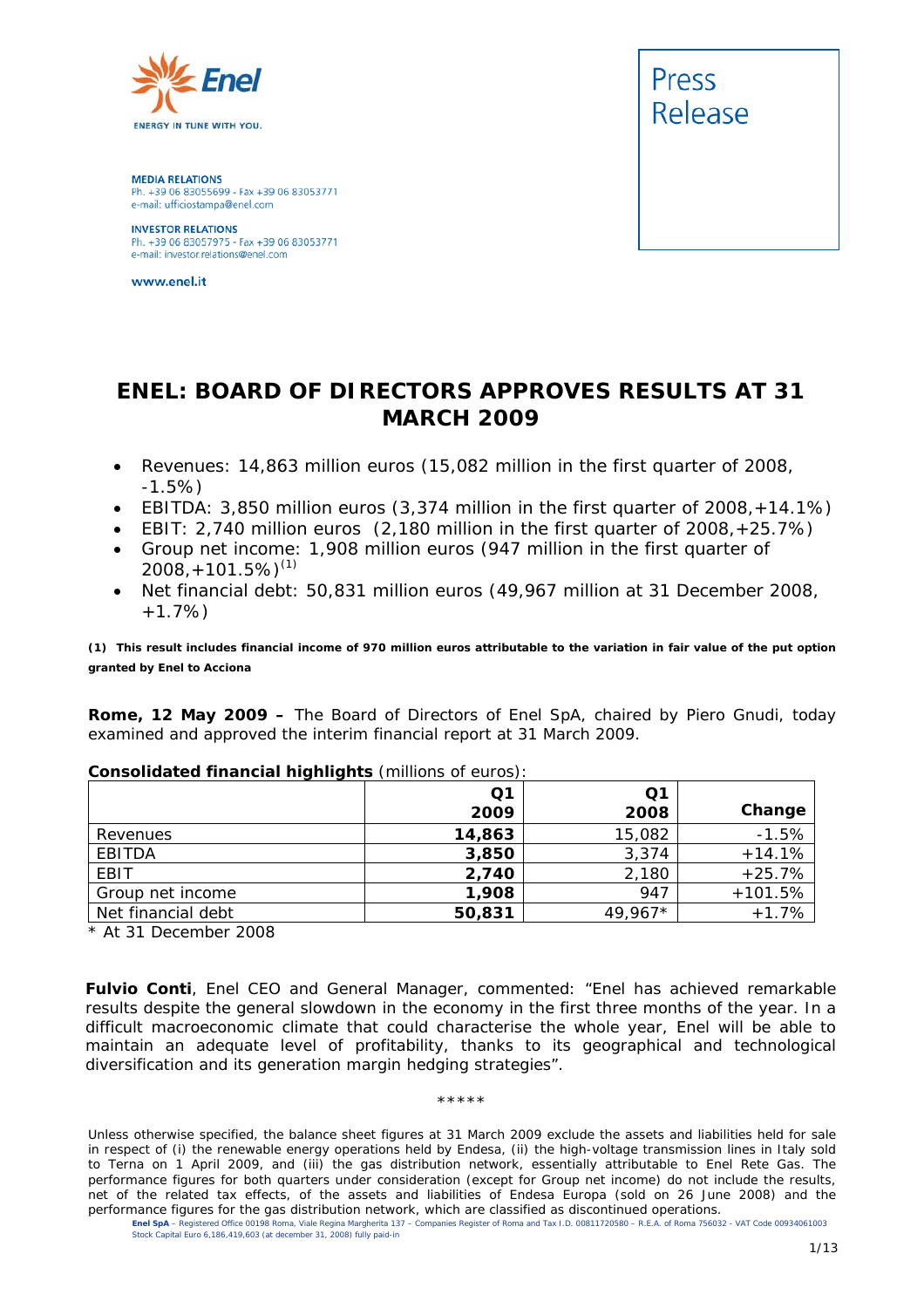



In addition, Enel completed the process of allocating the purchase price of 67.05% of the share capital of Endesa at the time of the closing of the consolidated balance sheets at 31 December 2008, in accordance with IFRS 3 - Business Combinations, within the time limit envisaged by that standard. Completion of the allocation process gave rise to changes in certain of Endesa balance sheet and income statement items used in its initial consolidation for the period ending 31 March 2008. Accordingly, for comparative purposes only the balances for those items for the first quarter of 2008 have been restated.

This press release uses a number of "alternative performance indicators" not envisaged in the IFRS-EU accounting standards (EBITDA, net financial debt, net capital employed, and net assets held for sale). In accordance with recommendation CESR/05-178b published on 3 November 2005, the criteria used to calculate these indicators are described at the end of the release.

\*\*\*\*\*

#### **OPERATIONAL HIGHLIGHTS**

#### **Electricity and gas sales**

Electricity sold by the Enel Group to end users in the first three months of 2009 came to 67.7 TWh, of which 33.6 TWh in Italy and 34.1 TWh abroad.

In Italy, sales in the free market in the first three months of 2009 came to 14.1 TWh, an increase of 1.8 TWh versus 12.3 TWh in the same period of 2008 (+14.6%), of which 1.5 TWh was attributable to sales in safeguard markets starting from 1 January 2009. Abroad, electricity sales totalled 34.1 TWh, in line with the same period of the 2008.

Sales of gas by the Enel Group to end users totalled 2.8 billion cubic meters in the first quarter of 2009, of which 2.2 billion in Italy and 0.6 billion abroad. This was in line with the volumes sold in the first quarter of 2008. The reduction in volumes sold to business customers due to the slowdown in the domestic economy was largely offset by the increase in mass market sales due to more favourable climate conditions.

#### **Power generation**

Net electricity generated by the Enel Group in the first quarter of 2009 totalled 63.2 TWh, of which 20.7 TWh in Italy and 42.5 TWh abroad.

In Italy, Enel Group plants generated 20.7 TWh in the first quarter of 2009, compared with 23.0 TWh in the corresponding period of 2008 (-10.0%), reflecting a 12% decline in domestic net generation. Specifically, this decrease is attributable to lower generation by thermal plants (-4.3 TWh) and geothermal plants (-0.1 TWh), partially offset by the increase in generation by hydroelectric plants (+2.1 TWh). Domestic electricity demand totalled 79.9 TWh in the first quarter of 2009, down 7.9% from 86.8 TWh in the same period of 2008, while net imports rose 2.2 TWh (+21.1%).

Net electricity generated abroad by the Enel Group in the first three months of 2009 rose 7.6 TWh from 34.9 TWh in the first quarter of 2008 to 42.5 TWh in the first quarter of 2009, largely attributable to the different period of consolidation of the Russian company OGK-5 .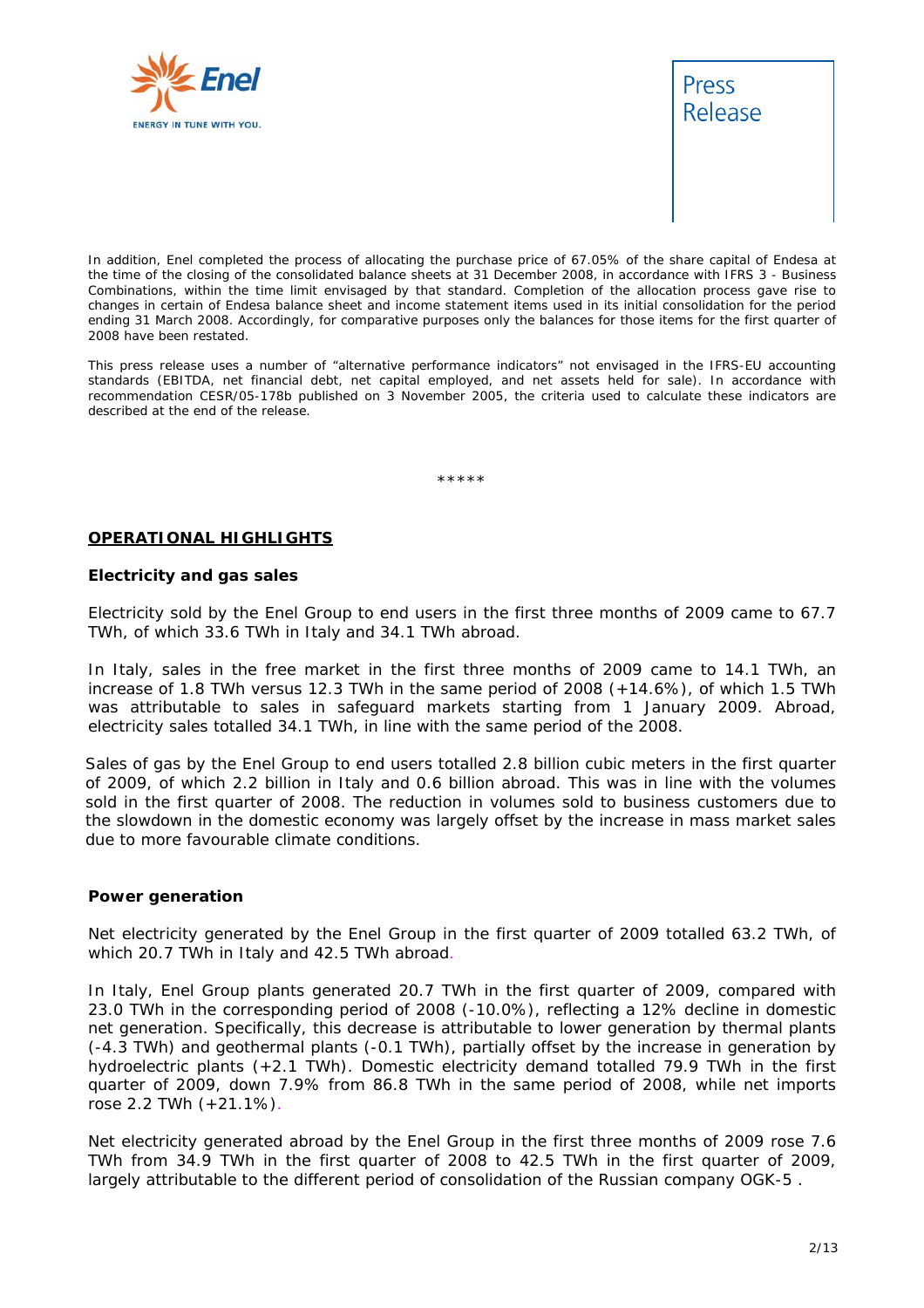



Net generation by Enel Group plants in Italy and abroad consisted of: 56.7% from thermal plants, 30.4% from renewable resources (hydroelectric, wind, geothermal and biomass) and 12.9% from nuclear plants.

#### **Distribution of electricity and gas**

Electricity transported on the Enel Group distribution network in the first quarter of 2009 was 91.9 TWh, of which 60.2 TWh in Italy and 31.7 TWh abroad. The volume of electricity distributed in Italy fell from 65.2 TWh in the first quarter of the previous year to 60.2 TWh (-7.7%), reflecting lower demand on the domestic network. Electricity distributed abroad in the first three months of 2009 was 31.7 TWh, a decrease of 2.6 TWh (-7.6%) from the 34.3 TWh in the same period of 2008, reflecting the decline in demand in the Iberian and Romanian markets.

\*\*\*\*\*

#### **FINANCIAL HIGHLIGHTS**

#### **Consolidated results for the first quarter of 2009**

**Revenues** in the first quarter of 2009 were 14,863 million euros, a 1.5% decrease from the 15,082 million euros reported for the same period of 2008, primarily reflecting the decline in revenues from electricity sales due to falling demand in the major markets in which Enel operates. As regards the individual operating Divisions, the Market Division generated revenues of 5,998 million euros (-5.9%), while those of the Generation and Energy Management Division came to 5,270 million (-1.8%) and those of the Engineering and Innovation Division totalled 275 million euros (-11.0%). Revenues of the Infrastructure and Networks Division amounted to 1,558 million (-0.3%), those of the Iberia and Latin America Division were 3,476 million (-11.3%), those of the International Division came to 1,398 million (+52.5%) and those of the Renewable Energy Division totalled 415 million (+8.4%).

**EBITDA** in the first quarter of 2009 amounted to 3,850 million euros, an increase of 476 million euros (+14.1%) versus 3,374 million euros reported in the first quarter of 2008. This increase is largely thanks to improved performance by the Generation and Energy Management Division and in foreign activities. In particular, EBIDTA for the Sales Division came to 116 million euros (-39.6%), while the Generation and Energy Management Division posted EBITDA of 918 million euros (+67.5%) and the Engineering and Innovation Division 3 million euros (-25.0%). EBITDA for the Infrastructure and Networks Division amounted to 895 million euros (-0.3%), that of the Iberia and Latin America Division came to 1,171 million euros (+2.0%), that of the International Division was 381 million euros (+40.1%) and that of the Renewable Energy Division amounted to 293 million euros (+21.6%)

**EBIT** in the first quarter of 2009 came to 2,740 million euros, up 560 million euros (+25.7%) versus 2,180 million euros in the first three months of 2008. Specifically, this performance reflects the increase in EBITDA as well as the recognition in the first quarter of 2008 of 168 million euros in impairment losses with respect to the net assets of the Viesgo Group sold to E.On in June 2008. More specifically, EBIT for the Market Division came to 55 million euros (-59.9%), while the Generation and Energy Management Division posted EBIT of 749 million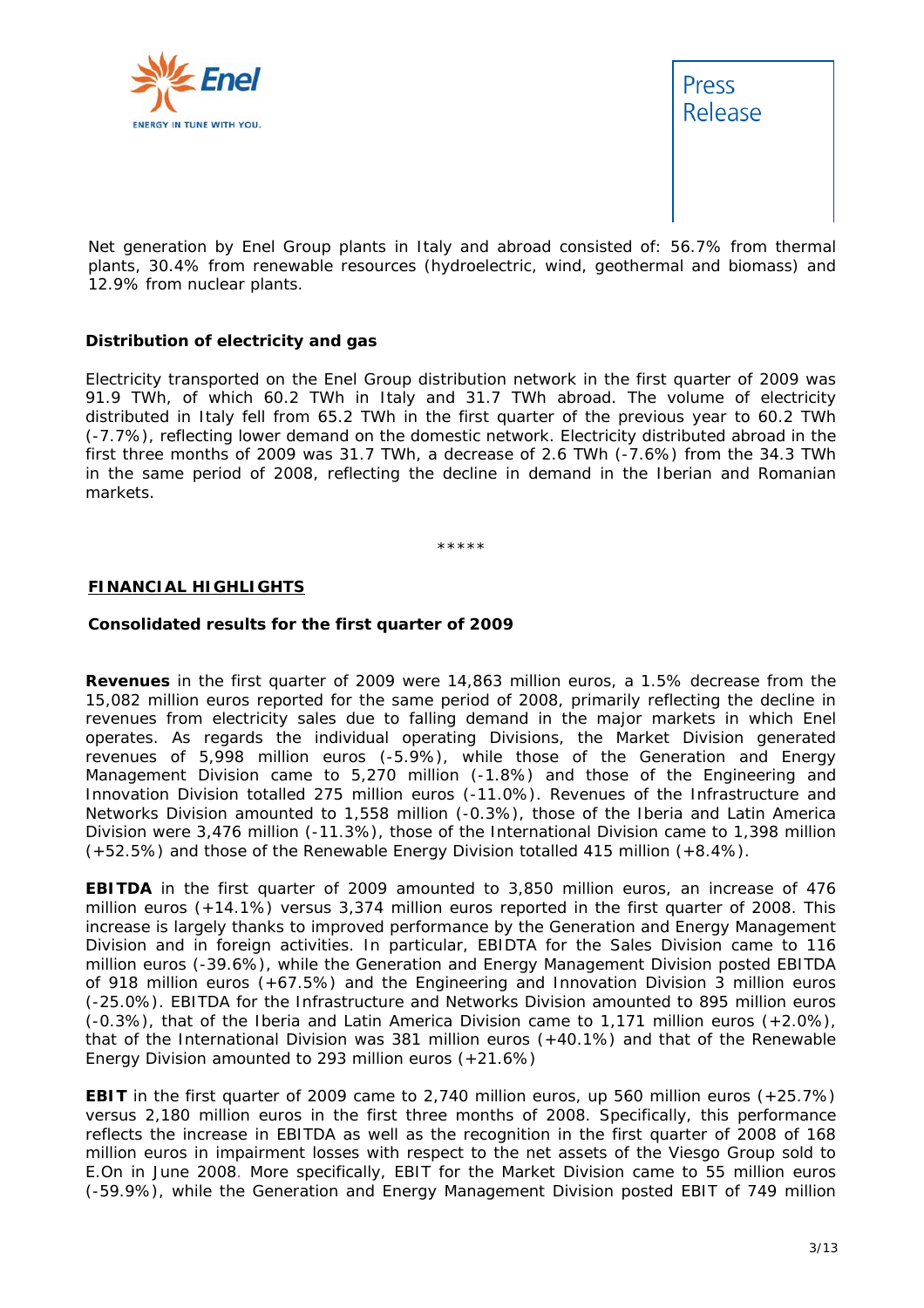



euros (+110.4%) and the Engineering and Innovation Division 3 million euros (-25.0%). EBIT for the Infrastructure and Networks Division amounted to 685 million euros (-1.7%), that of the Iberia and Latin America Division came to 709 million euros (+25.0%), that of the International Division totalled 253 million euros (+45.4%) and that of the Renewable Energy Division amounted to 238 million euros (+20.8%).

**Group net income** in the first quarter of 2009 totalled 1,908 million euros, compared with 947 million euros in the first three months of 2008 (+101.5%). This includes a 970 million euros increase in financial income associated with the change in the fair value of the put option granted by Enel to Acciona (110 million euros in first quarter of 2008). More specifically, the valuation of the put option reflects the expectation of an early exercise of the option as per the agreement signed on 20 February 2009 for the purchase by Enel of the 25.01% interest held directly and indirectly by Acciona in Endesa.

The **consolidated balance sheet** at 31 March 2009 showed net capital employed of 78,812 million euros (76,262 million euros at 31 December 2008) including net assets held for sale in the amount of 2,890 million euros (3,460 million euros at 31 December 2008). This was financed by shareholders' equity of 27,981 million euros (26,295 million euros at 31 December 2008) and by net financial debt of 50,831 million euros (49,967 million euros at 31 December 2008). Net financial debt, excluding the debt associated with assets held for sale in the amount of 499 million euros (795 million euros at 31 December 2008), yields a **debt/equity ratio** of 1.82 (1.90 at 31 December 2008).

**Capital expenditure** amounted to 1,109 million euros in the first quarter of 2009, a decrease of 44 million euros from the first three months of 2008, mainly attributable to lower investments in generation plants by the Generation and Energy Management Division, partially offset by effects relating to changes in the scope of consolidation of foreign subsidiaries.

Enel Group **employees** totalled 76,163 at 31 March 2009, a net increase of 182 versus 75,981 at the end of 2008, attributable to a net positive change of 149 employees resulting from the change in the scope of consolidation and the positive balance between new hires (782) and terminations (748).

\*\*\*\*\*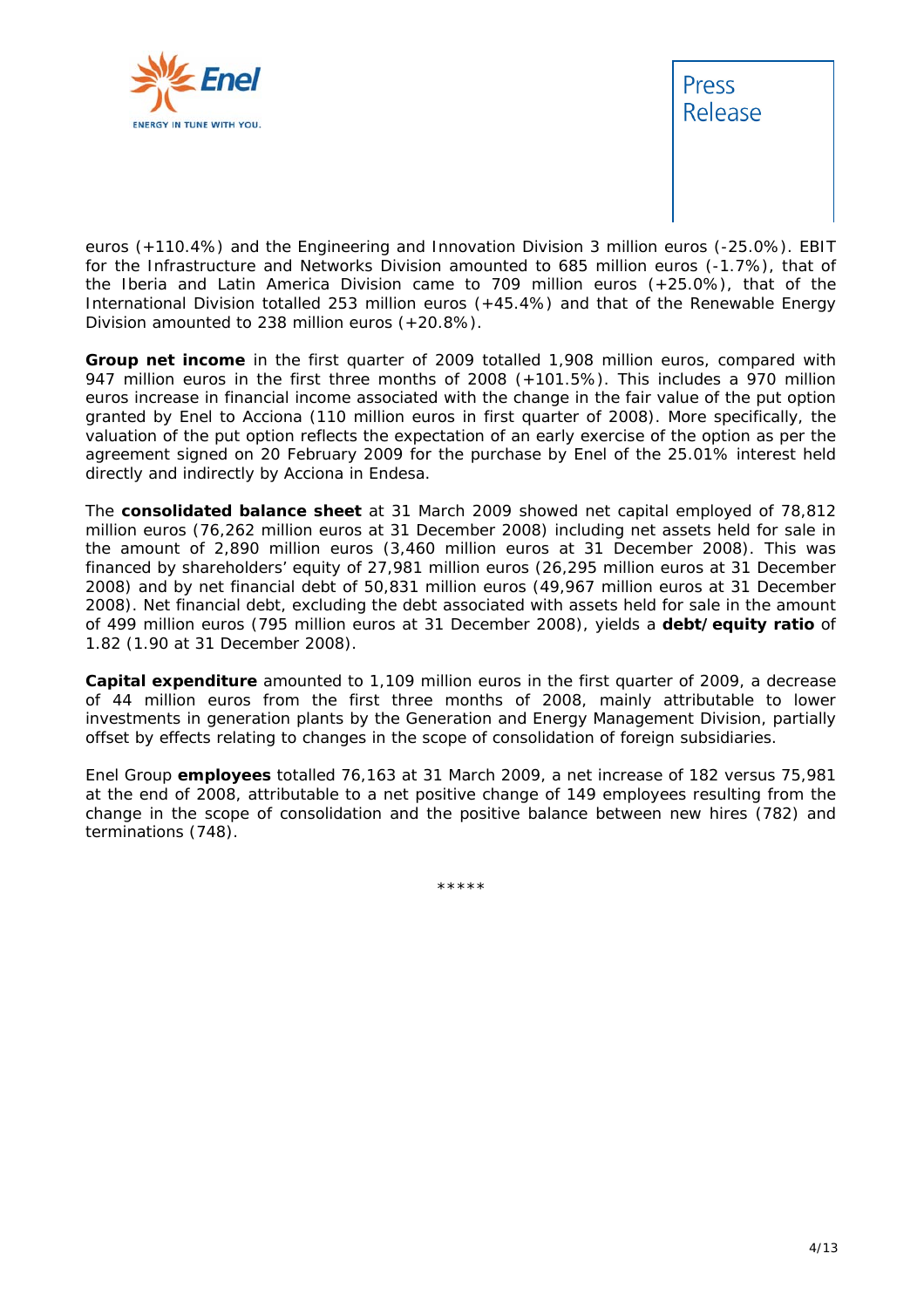



#### **RECENT KEY EVENTS**

On **24 February 2009**, within the framework of the Italy-France Protocol of Understanding for energy cooperation, Enel Chief Executive Officer and General Manager Fulvio Conti and EDF President and Director General Pierre Gadonneix signed two Memoranda of Understanding to study the feasibility of constructing at least four advanced EPR third generation units to be built in Italy and to extend Enel's participation in the French nuclear programme, beginning with the recently authorised Penly reactor.

On **1 April 2009**, Enel Distribuzione sold to Terna the entire share capital of Enel Linee Alta Tensione Srl ("ELAT"), the company to which Enel Distribuzione contributed the business unit consisting of high voltage lines and the related legal relationships with effect from 1 January 2009. The purchase price of 1,152 million euros was paid in full at the time of closing and will be subject to an adjustment based on changes in the shareholders' equity of ELAT on the date of sale.

On **10 April 2009**, Enel announced that it will offer 4 million euros to the victims of the L'Aquila earthquake, as follows: 2.4 million euros, the equivalent of two hours of pay of all Italian employees, as part of the initiative of Confindustria and the trade unions; 600,000 euros provided by Enel Cuore, the Group's non-profit organisation, for a reconstruction project assisting the most vulnerable social groups; and 1 million euros for grants to employees who lost their homes in the earthquake. In addition, the Company will provide 20 million euros in interest–free bridge financing to employees who suffered losses in the earthquake.

On **17 April 2009**, Enel Green Power inaugurated two innovative binary-cycle geothermal plants in Nevada with a total capacity of 65 MW, enough to supply electricity to some 40,000 US households.

On **22 April 2009**, Enel Green Power, the new company devoted to developing and managing the Group's renewable energy assets in Italy and abroad, was presented to financial analysts and institutional investors.

**The same day**, in Syracuse, Italy, within the framework of the agreement between the Governments of Italy and Australia under the auspices of the G8 Energy Summit, the CEO of Enel Fulvio Conti and the Australian Minister of Agriculture Tony Burke signed a Memorandum of Understanding that provides for the participation of Enel as a founding partner in the Global Carbon Capture and Storage Institute, an organisation founded at the initiative of the Australian Government to mobilise public and private resources to promote CCS technology at the commercial and regulatory levels and foster public acceptance.

On **29 April 2009** the Annual Shareholders' Meeting approved the financial statements for the year ended 31 December 2008 and authorised a dividend of 0.49 euros per share for the whole of 2008, of which 0.20 euros per share has already been paid as an interim dividend in November 2008. The remaining 0.29 euros were authorised for payment in June 2009. Meeting in extraordinary session, shareholders authorised the Board of Directors to increase share capital by a maximum of 8 billion euros, premium included.

On **6 May 2009** the Company's Board of Directors voted to increase share capital by up to 8 billion euros, premium included, exercising the powers granted by the Shareholders' Meeting. The capital increase will take place through the issue of ordinary shares with dividend entitlement as from 1 January 2009, to be offered to Enel shareholders in proportion to their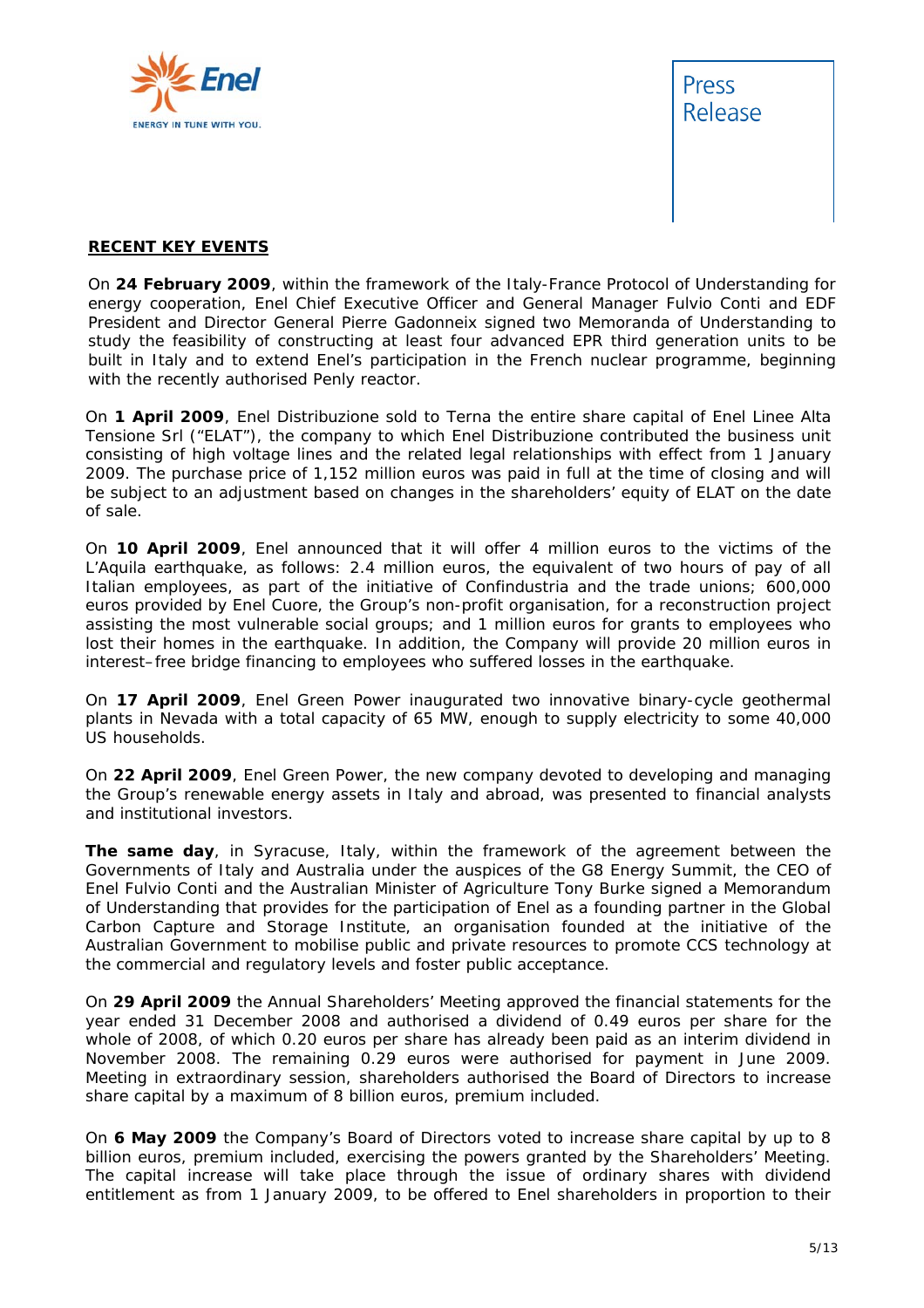



existing holdings. The final terms of the offering will be determined at a future meeting of the Board of Directors that will take place immediately prior to the launch of the rights issue.

On **8 May 2009** Enel Green Power (through its subsidiary Enel Latin America) and the Chilean subsidiary of the German company Sowitec signed a cooperation agreement for the development of wind projects in Chile with an installed capacity of up to 850 MW.

\*\*\*\*\*

#### **OUTLOOK**

During the first months of 2009, there was a general drop in demand for electricity in the main countries in which the Enel Group operates. This is the result of a challenging macroeconomic climate that is likely to continue throughout the rest of the year. However, Enel is expected to be able to maintain an adequate level of profitability thanks to its well-balanced production mix and its generation margin hedging strategies, particularly through forward energy sales.

The launch of the new phase of the Zenith project, which will be extended to other Group companies abroad, is expected to enable the Group to obtain further efficiency and cost containment benefits, as well as improved operational management.

The consolidation and integration of assets purchased abroad will continue in order to extract further value beyond the operating synergies already identified.

The rights issue approved by the Board of Directors on 6 May 2009 (acting on the authorisation granted by the Shareholders' Meeting), together with operating cash flow improvement programs and portfolio optimisation measures, should contribute to guaranteeing the Group's financial stability.

All the actions undertaken, consistent with the strategies above, should continue to bear positive fruit in 2009 thereby contributing to the improvement in the Group's operating results.

\*\*\*\*\*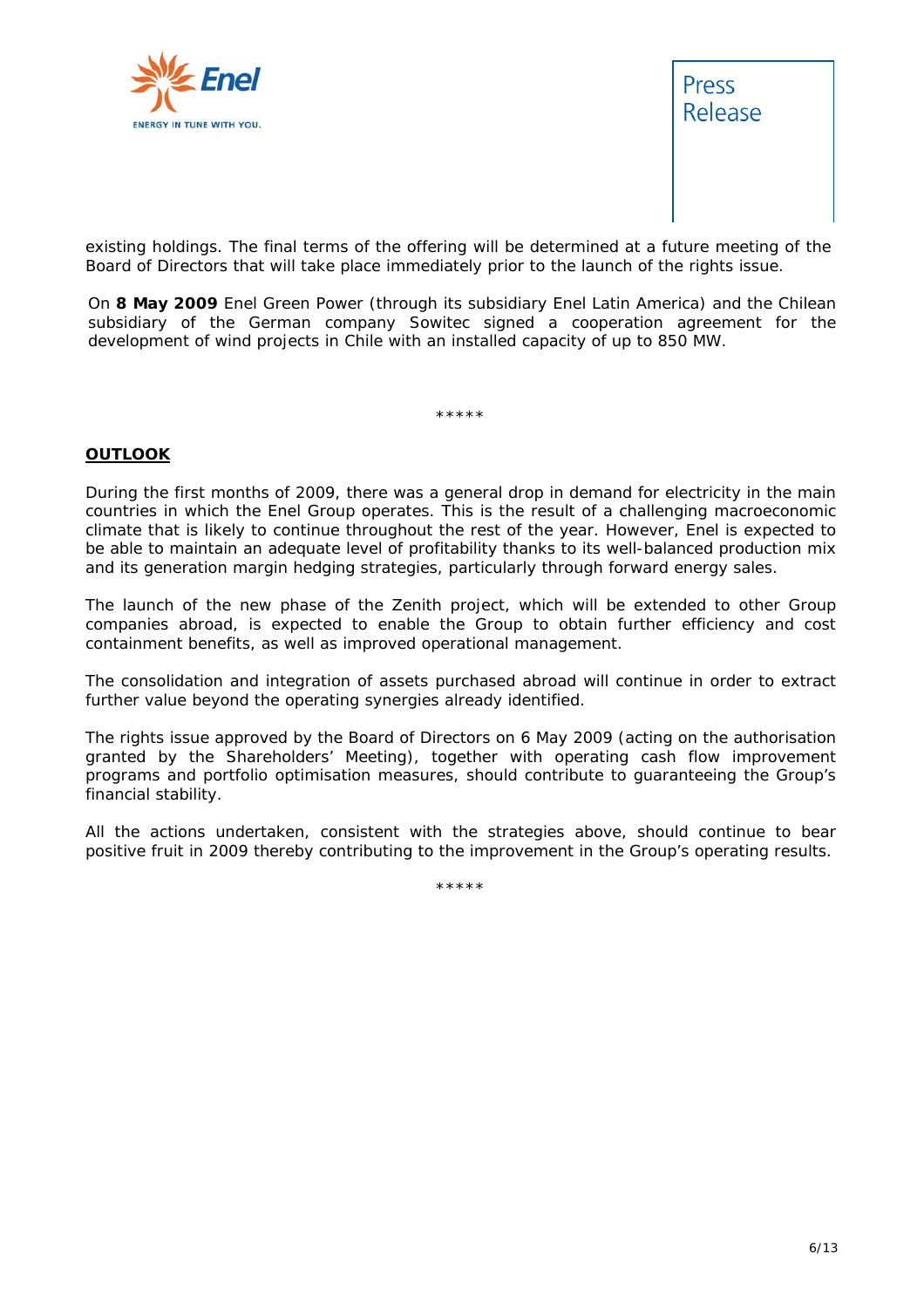



*At 5:30 p.m. CET of today, 12 May 2009, a conference call will be held to present the results for the first quarter of 2009 to financial analysts and institutional investors. Journalists are also*  invited to listen in on the call. Documentation relating to the conference call will be available *on Enel's website www.enel.it, in the Investor Relations section from the beginning of the event.* 

*Tables summarising performance in the main business areas (which do not take account of intersegment eliminations), as well as the condensed consolidated income statement, balance sheet and cash flow statement are attached below. A descriptive summary of the alternative performance indicators is also attached.* 

*The manager responsible for the preparation of the Company's financial reports, Luigi Ferraris, declares, pursuant to Article 154-bis, paragraph 2, of the Consolidated Law on Financial Intermediation, that the accounting information contained in this press release corresponds with that contained in the accounting documentation, books and records.*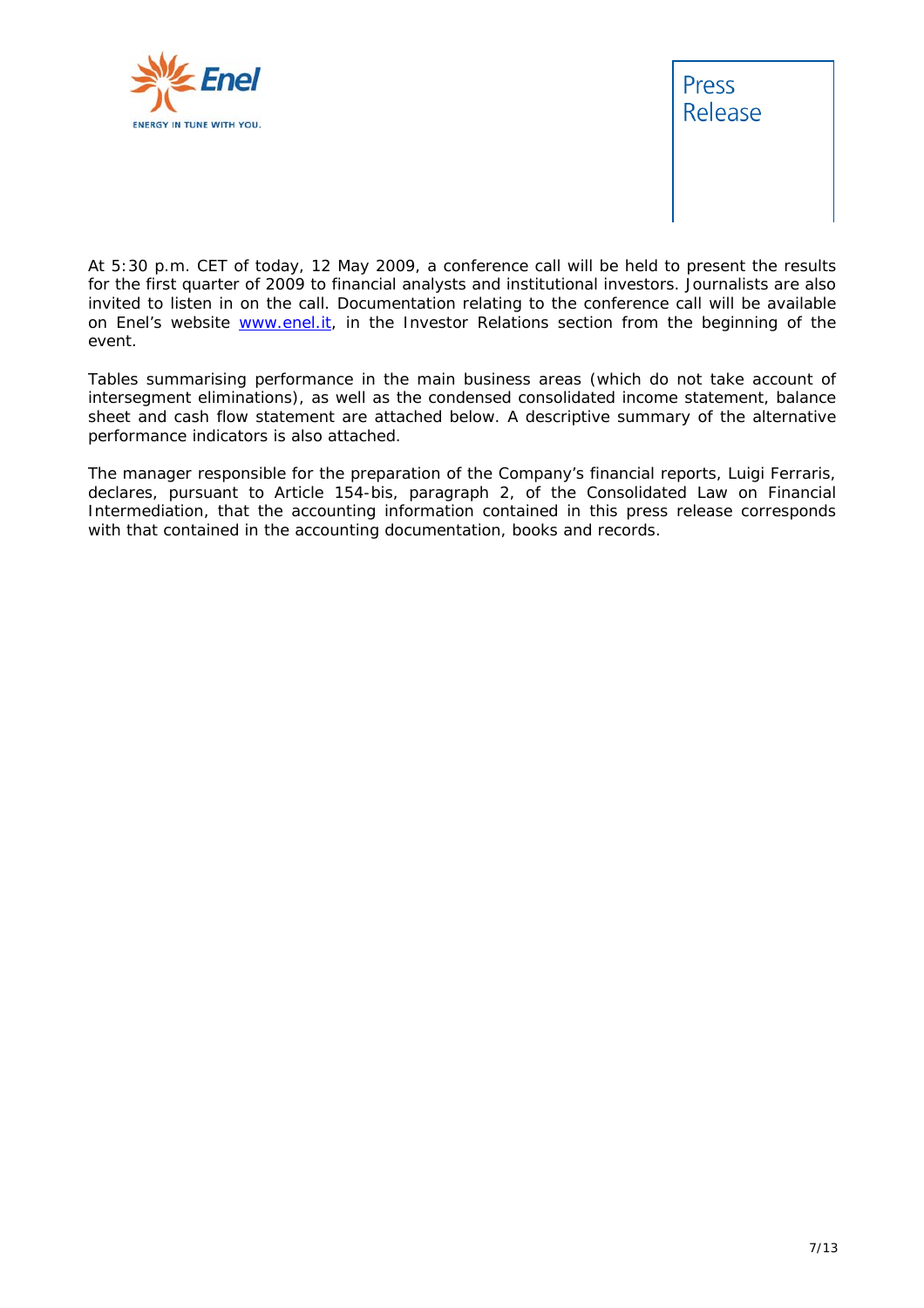



#### **Results of the Divisions**

In September 2008, a new organisational structure was implemented with the creation of the "Renewable Energy" Division alongside the existing Divisions implemented in December 2007 and operational since 1 January 2008, which established the new "Iberia and Latin America" and "Engineering and Innovation" Divisions alongside the "Market", "Generation and Energy Management", "Infrastructure and Networks" and "International" Divisions and the "Parent Company" and "Services and Other Activities" areas. In this press release and in the interim financial report at 31 March 2009, the results of the Divisions are therefore presented on the basis of the current Group structure. In order to ensure the comparability of the information provided, the figures for the first quarter of 2008 have been reallocated to the appropriate Divisions in line with the new organisation adopted in September 2008.

#### **Market**

**Results** (millions of euros)**:** 

|             | Q <sub>1</sub> | Q1    | Change    |
|-------------|----------------|-------|-----------|
|             | 2009           | 2008  |           |
| Revenues    | 5,998          | 6,373 | $-5.9%$   |
| EBITDA      | 116            | 192   | $-39.6%$  |
| <b>EBIT</b> | 55             | 137   | $-59.9\%$ |
| Capex       |                | 4     | $+75.0%$  |

#### **Generation and Energy Management**

**Results** (millions of euros)**:** 

|          | Q <sub>1</sub> | Q1    |           |
|----------|----------------|-------|-----------|
|          | 2009           | 2008  | Change    |
| Revenues | 5,270          | 5,368 | $-1.8%$   |
| EBITDA   | 918            | 548   | $+67.5%$  |
| EBIT     | 749            | 356   | $+110.4%$ |
| Capex    | 169            | 233   | $-27.5%$  |

#### **Engineering and Innovation**

#### **Results** (millions of euros)**:**

|          | Q1<br>2009 | Q1<br>2008 | Change   |
|----------|------------|------------|----------|
| Revenues | 275        | 309        | $-11.0%$ |
| EBITDA   | ∽          | 4          | $-25.0%$ |
| EBIT     |            | 4          | $-25.0%$ |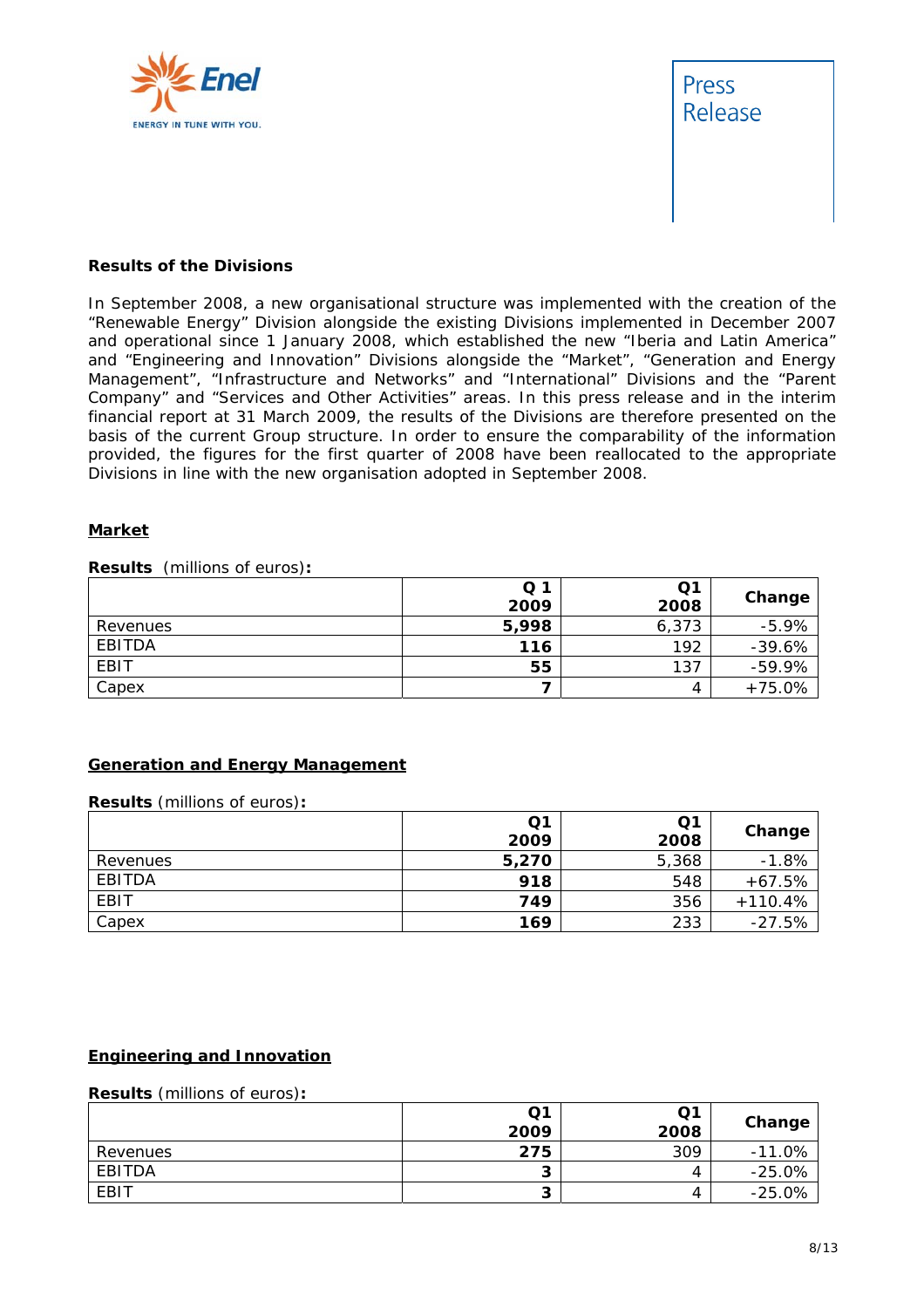

## Press Release

#### **Infrastructure and Networks**

#### **Results** (millions of euros)**:**

|          | Q1    | Q1    |          |
|----------|-------|-------|----------|
|          | 2009  | 2008  | Change   |
| Revenues | 1,558 | 1,563 | $-0.3%$  |
| EBITDA   | 895   | 898   | $-0.3%$  |
| EBIT     | 685   | 697   | $-1.7%$  |
| Capex    | 249   | 278   | $-10.4%$ |

### **Iberia and Latin America**

**Results** (millions of euros)**:** 

|             | Q1    | Q1    |          |
|-------------|-------|-------|----------|
|             | 2009  | 2008  | Change   |
| Revenues    | 3,476 | 3,917 | $-11.3%$ |
| EBITDA      | 1,171 | 1,148 | $+2.0%$  |
| <b>EBIT</b> | 709   | 567   | $+25.0%$ |
| Capex       | 386   | 450   | $-14.2%$ |

#### **International**

**Results** (millions of euros)**:** 

|          | Q <sub>1</sub><br>2009 | Q1<br>2008 | Change    |
|----------|------------------------|------------|-----------|
| Revenues | 1,398                  | 917        | $+52.5%$  |
| EBITDA   | 381                    | 272        | $+40.1%$  |
| EBIT     | 253                    | 174        | $+45.4%$  |
| Capex    | 177                    | 56         | $+216.1%$ |

#### **Renewable Energy**

**Results** (millions of euros)**:** 

|          | Q1 2009 | Q1 2008 | Change   |
|----------|---------|---------|----------|
| Revenues | 415     | 383     | $+8.4%$  |
| EBITDA   | 293     | 241     | $+21.6%$ |
| EBIT     | 238     | 197     | $+20.8%$ |
| Capex    | 106     | 121     | $-12.4%$ |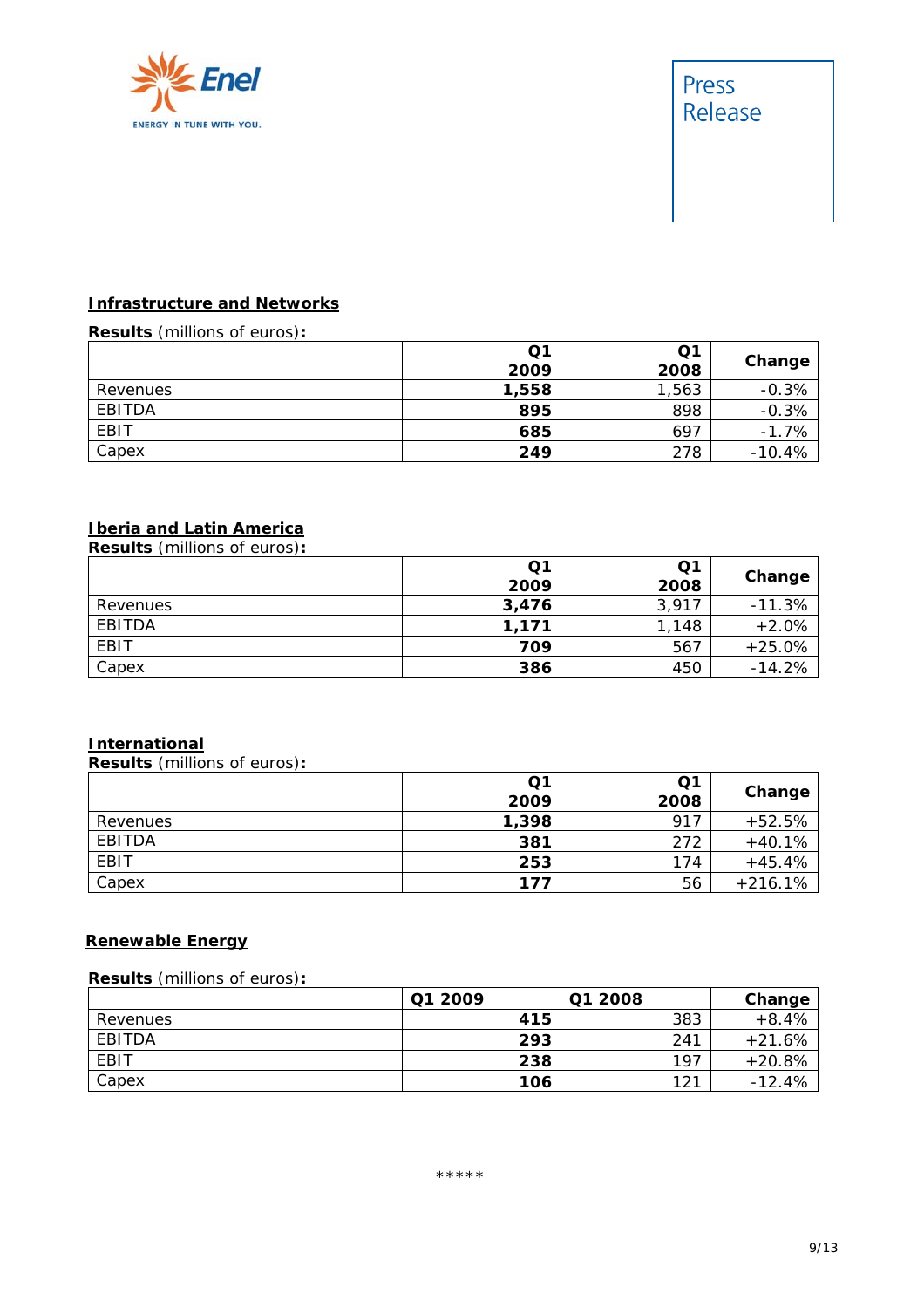



#### **ALTERNATIVE PERFORMANCE INDICATORS**

The following section describes a number of alternative performance indicators, not envisaged under the IFRS-EU accounting standards, which are used in this press release in order to facilitate the assessment of the Group's performance and financial position.

- **EBITDA:** an indicator of Enel's operating performance, calculated as "Operating income" plus "Depreciation, amortization and impairment losses";
- **Net financial debt**: an indicator of Enel's financial structure, calculated as the sum of "Long-term loans" and "Short-term loans and the current portion of long-term loans", net of "Cash and cash equivalents" and the current and non-current financial assets (financial receivables and securities other than equity investments) included in "Other current assets" and "Other non-current assets";
- **Net assets held for sale**: calculated as the algebraic sum of "Assets held for sale" and "Liabilities held for sale";
- **Net capital employed**: calculated as the sum of "Current assets", "Non-current assets" and "Net assets held for sale", net of "Current liabilities" and "Non-current liabilities", excluding the items considered in the definition of net financial debt.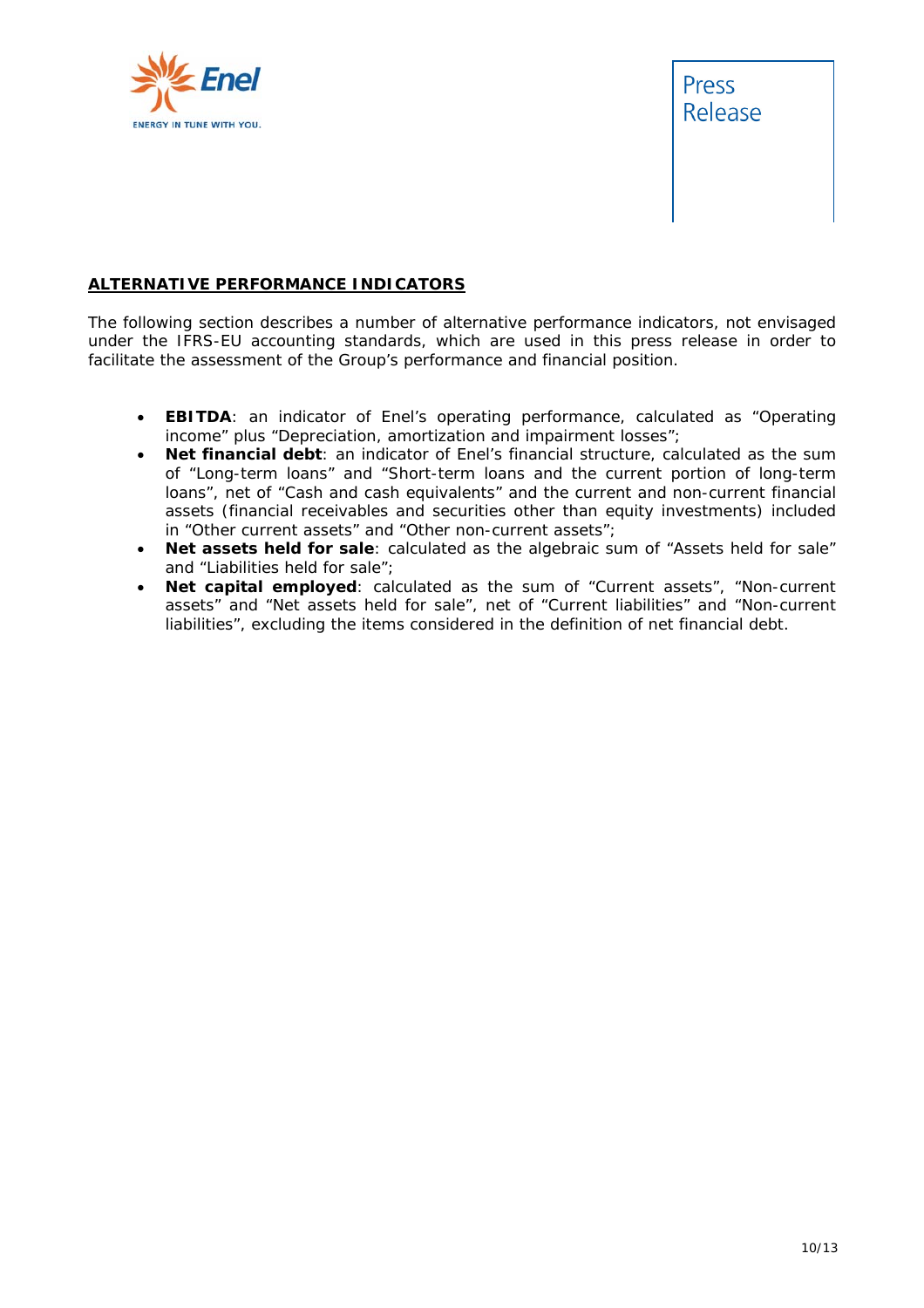



## **Condensed Consolidated Income Statement**

| Millions of euro                                                                               |        | 1st Quarter        |        |           |
|------------------------------------------------------------------------------------------------|--------|--------------------|--------|-----------|
|                                                                                                |        | 2009 2008 restated | Change |           |
| <b>Total revenues</b>                                                                          | 14,863 | 15,082             | (219)  | $-1.5%$   |
| <b>Total costs</b>                                                                             | 12,118 | 12,740             | (622)  | $-4.9%$   |
| Net income/(charges) from commodity risk<br>management                                         | (5)    | (162)              | 157    | -96.9%    |
| <b>OPERATING INCOME</b>                                                                        | 2,740  | 2,180              | 560    | 25.7%     |
| Financial income                                                                               | 1,594  | 754                | 840    | 111.4%    |
| Financial expense                                                                              | 1,278  | 1,494              | (216)  | $-14.5%$  |
| Total financial income/(expense)                                                               | 316    | (740)              | 1,056  | $-142.7%$ |
| Share of income/(expense) from equity investments<br>accounted for using the equity method     | 9      | 23                 | (14)   | $-60.9%$  |
| <b>INCOME BEFORE TAXES</b>                                                                     | 3,065  | 1,463              | 1,602  | 109.5%    |
| Income taxes                                                                                   | 807    | 456                | 351    | 77.0%     |
| Income from continuing operations                                                              | 2,258  | 1,007              | 1,251  | 124.2%    |
| Income from discontinued operations                                                            | (134)  | 119                | (253)  |           |
| NET INCOME FOR THE PERIOD (shareholders of the<br>Parent Company and minority interests)       | 2,124  | 1,126              | 998    | 88.6%     |
| Attributable to minority interests                                                             | 216    | 179                | 37     | 20.7%     |
| Attributable to shareholders of the Parent Company                                             | 1,908  | 947                | 961    | 101.5%    |
| Earnings per share attributable to shareholders of the Parent<br>Company (euro) <sup>(1)</sup> | 0.31   | 0.15               | 0.16   | 106.7%    |

(1) Diluted earnings per share are equal to basic earnings per share.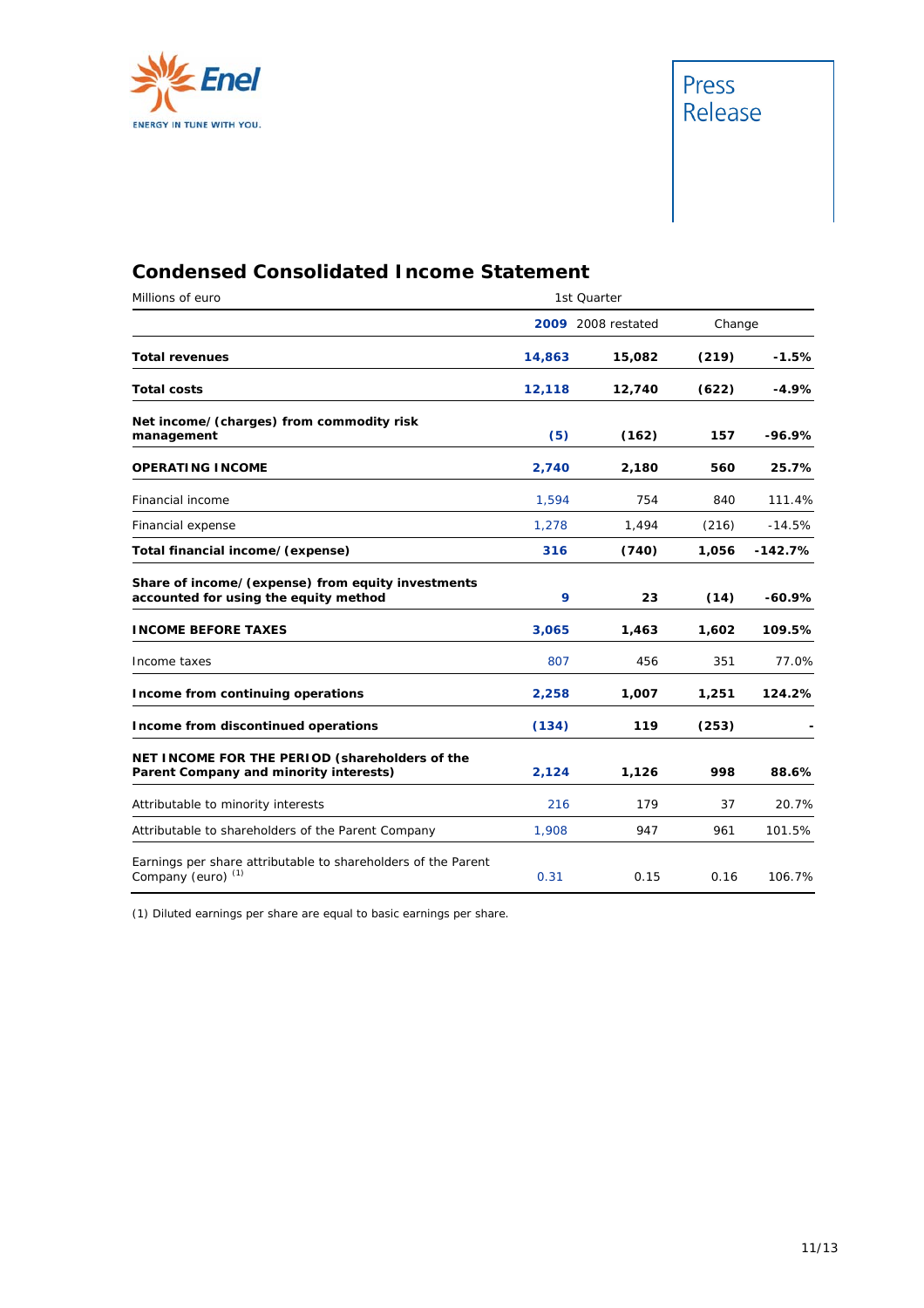



## **Condensed Consolidated Balance Sheet**

Millions of euro

|                                                                 | at March 31, 2009 at Dec. 31, 2008 |         | Change   |
|-----------------------------------------------------------------|------------------------------------|---------|----------|
| <b>ASSETS</b>                                                   |                                    |         |          |
| Non-current assets                                              |                                    |         |          |
| - Property, plant and equipment and intangible assets           | 72,991                             | 71,726  | 1,265    |
| - Goodwill                                                      | 16,369                             | 16,039  | 330      |
| - Equity investments accounted for using the equity method      | 511                                | 397     | 114      |
| - Other non-current assets (1)                                  | 12,752                             | 12,142  | 610      |
| Total                                                           | 102,623                            | 100,304 | 2,319    |
| <b>Current assets</b>                                           |                                    |         |          |
| - Trade receivables                                             | 13,594                             | 12,378  | 1,216    |
| - Inventories                                                   | 2,045                              | 2,182   | (137)    |
| - Cash and cash equivalents                                     | 4,051                              | 5,106   | (1,055)  |
| - Other current assets <sup>(2)</sup>                           | 8,128                              | 7,986   | 142      |
| Total                                                           | 27,818                             | 27,652  | 166      |
| Assets held for sale                                            | 3,993                              | 5,251   | (1,258)  |
| <b>TOTAL ASSETS</b>                                             | 134,434                            | 133,207 | 1,227    |
| LIABILITIES AND SHAREHOLDERS' EQUITY                            |                                    |         |          |
| - Equity attributable to the shareholders of the Parent Company | 21,884                             | 20,398  | 1,486    |
| - Equity attributable to minority interests                     | 6,097                              | 5,897   | 200      |
| - Total                                                         | 27,981                             | 26,295  | 1,686    |
| Non-current liabilities                                         |                                    |         |          |
| - Long-term loans                                               | 50,428                             | 51,045  | (617)    |
| - Other provisions and deferred tax liabilities                 | 17,583                             | 16,712  | 871      |
| - Other non-current liabilities                                 | 6,017                              | 6,039   | (22)     |
| Total                                                           | 74,028                             | 73,796  | 232      |
| <b>Current liabilities</b>                                      |                                    |         |          |
| - Short-term loans and current portion of long-term loans       | 9,244                              | 8,577   | 667      |
| - Trade payables                                                | 9,480                              | 10,600  | (1, 120) |
| - Other current liabilities                                     | 12,598                             | 12,148  | 450      |
| Total                                                           | 31,322                             | 31,325  | (3)      |
| Liabilities held for sale                                       | 1,103                              | 1,791   | (688)    |
| <b>TOTAL LIABILITIES</b>                                        | 106,453                            | 106,912 | (459)    |
| TOTAL LIABILITIES AND SHAREHOLDERS' EQUITY                      | 134,434                            | 133,207 | 1,227    |

(1) Of which long-term financial receivables and other securities at March 31, 2009 for 2,858 millions of euro (2,835 millions of euro at December 31, 2008) and 60 millions of euro (56 millions of euro at December 31, 2008).

(2) Of which current portion of long-term financial receivables, short-term financial receivables and other securities at March 31, 2009 for 575 millions of euro (524 millions of euro at December 31, 2008), 1,244 millions of euro (1,061 millions of euro at December 31, 2008) and 53 millions of euro (73 millions of euro at December 31, 2008).